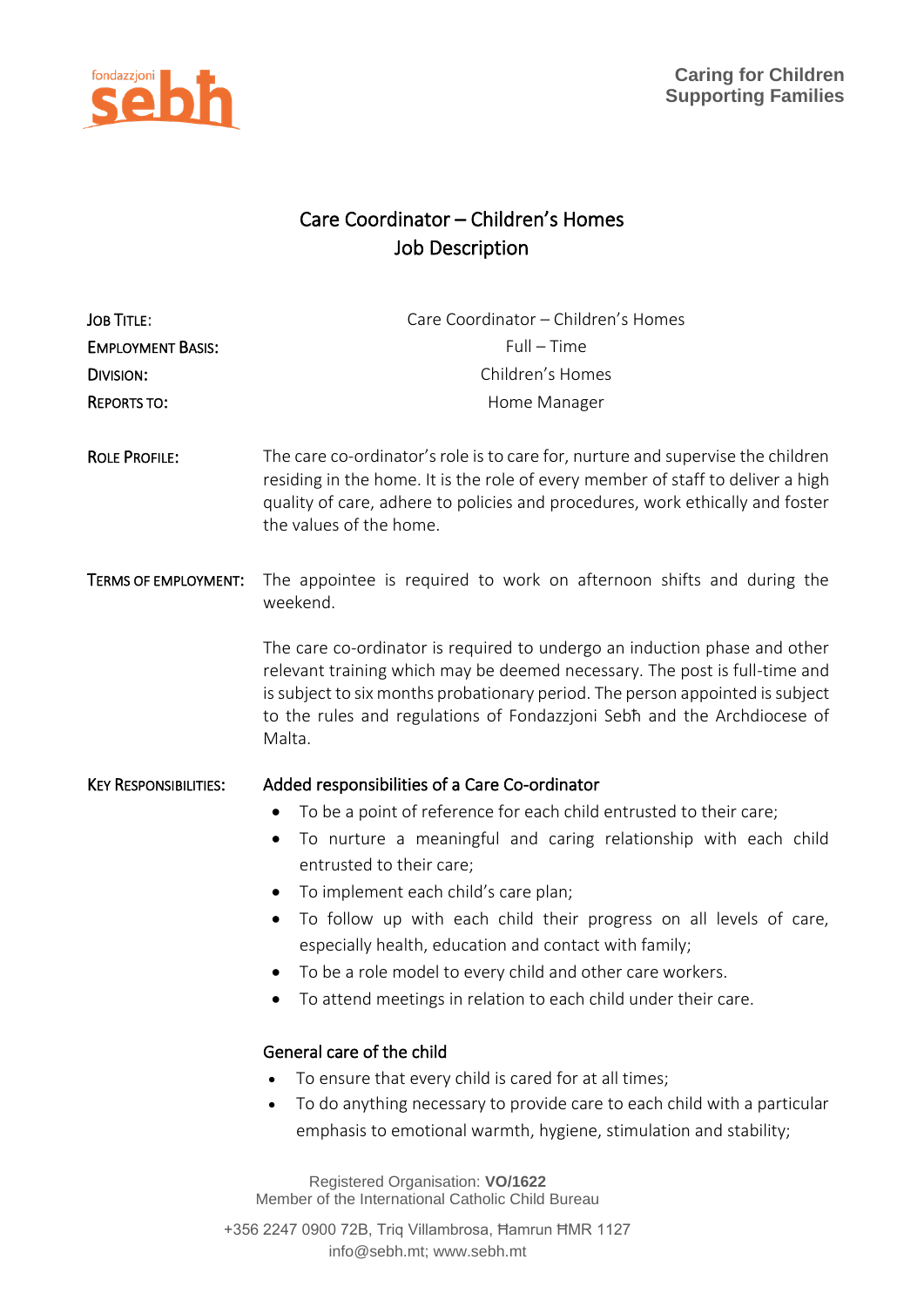- To organise fun, age-appropriate activities in and out of the home for every child;
- To assist in preparing food for children and serve meals and refreshments to children.
- To ensure that each child lives in a nurturing and loving home;
- To support every child in their educational development.

## Administrative duties

- To keep daily, detailed and accurate records on every child;
- To promptly report any concerns of abuse or maltreatment to the management of the home;
- To keep up to date with the progress of each child by reading the logbook daily;
- To ensure that the rules of the home are followed by all children;
- To perform housekeeping duties such as laundry, cleaning, dishwashing, and changing of linens;
- To follow tasks as delegated by social workers and the management of the home;
- To either drive or accompany children to and from school, on outings, and to medical appointments, whenever required;
- To attend regular supervision and further their professional development;
- To be available to work shifts according to the children's needs as directed by the Home Manager.

## Skills and attributes as members of the care team

- An optimistic outlook to life in order to be positive role models for every child;
- A can do attitude;
- Effective team working skills;
- Writing skills to write down daily reports and other documentation;
- Understanding and managing child behaviour;
- Knowledge and understanding of child development;
- Observation, listening and empathic skills;
- An understanding of equal opportunity issues;
- Basic computer skills;
- Ability to communicate effectively with others;
- Ability to remain patient, objective and positive under pressure.

Registered Organisation: **VO/1622** Member of the International Catholic Child Bureau

+356 2247 0900 72B, Triq Villambrosa, Ħamrun ĦMR 1127 info@sebh.mt; www.sebh.mt